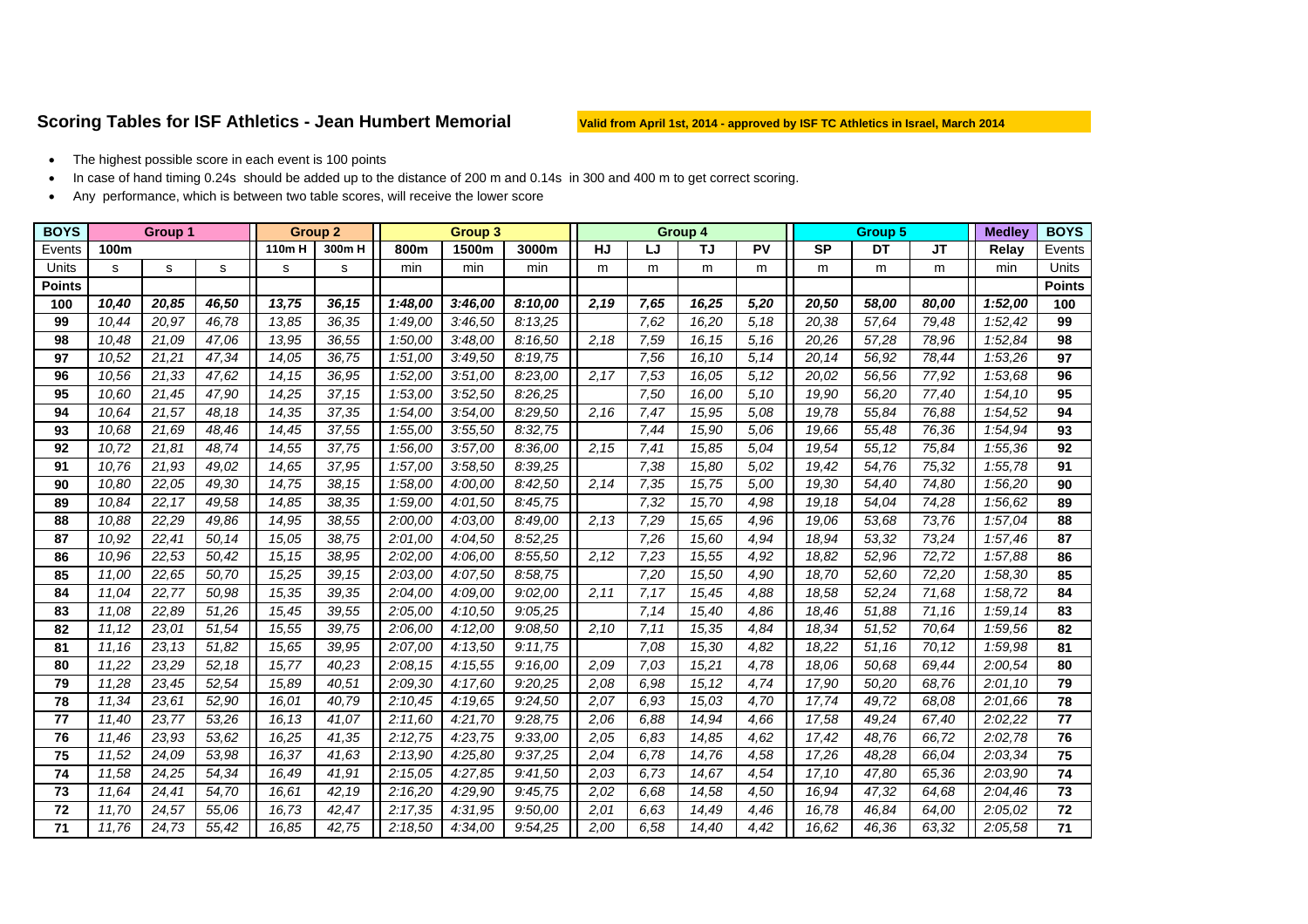| <b>BOYS</b>     | Group 1 |       |        | <b>Group 2</b> |                   | <b>Group 3</b> |                      |           |      |           | Group 4 |           | Group 5 |           |       | <b>Medley</b> | <b>BOYS</b>   |
|-----------------|---------|-------|--------|----------------|-------------------|----------------|----------------------|-----------|------|-----------|---------|-----------|---------|-----------|-------|---------------|---------------|
| Events          | 100m    |       | 110m H | 300m H         | 800m              | 1500m          | 3000m                | <b>HJ</b> | LJ   | <b>TJ</b> | PV      | <b>SP</b> | DT      | <b>JT</b> | Relay | Events        |               |
| Units           | s       | s     | s      | s              | s                 | min            | min                  | min       | m    | m         | m       | m         | m       | m         | m     | min           | <b>Units</b>  |
| Points          |         |       |        |                |                   |                |                      |           |      |           |         |           |         |           |       |               | <b>Points</b> |
| 70              | 11,82   | 24,89 | 55,78  | 16,97          | 43,03             | 2:19,65        | 4:36,05              | 9:58,50   | 1,99 | 6,53      | 14,31   | 4,38      | 16,46   | 45,88     | 62,64 | 2:06,14       | 70            |
| 69              | 11,88   | 25,05 | 56,14  | 17,09          | 43,31             | 2:20,80        | 4:38,10              | 10:02,75  | 1,98 | 6,48      | 14,22   | 4,34      | 16,30   | 45,40     | 61.96 | 2:06,70       | 69            |
| 68              | 11,94   | 25,21 | 56,50  | 17,21          | 43,59             | 2:21,95        | 4:40,15              | 10:07,00  | 1,97 | 6,43      | 14, 13  | 4,30      | 16, 14  | 44,92     | 61,28 | 2:07,26       | 68            |
| 67              | 12,00   | 25,37 | 56,86  | 17,33          | 43,87             | 2:23,10        | 4:42,20              | 10:11.25  | 1,96 | 6,38      | 14,04   | 4,26      | 15,98   | 44,44     | 60,60 | 2:07,82       | 67            |
| 66              | 12,06   | 25,53 | 57,22  | 17,45          | 44,15             | 2:24,25        | 4:44,25              | 10:15,50  | 1,95 | 6,33      | 13,95   | 4,22      | 15,82   | 43,96     | 59,92 | 2:08,38       | 66            |
| 65              | 12, 12  | 25,69 | 57,58  | 17,57          | 44,43             | 2:25,40        | 4:46,30              | 10:19,75  | 1,94 | 6,28      | 13,86   | 4,18      | 15,66   | 43,48     | 59,24 | 2:08,94       | 65            |
| 64              | 12,18   | 25,85 | 57,94  | 17,69          | 44,71             | 2:26,55        | 4:48,35              | 10:24,00  | 1,93 | 6.23      | 13,77   | 4,14      | 15,50   | 43,00     | 58,56 | 2:09.50       | 64            |
| 63              | 12,24   | 26,01 | 58,30  | 17,81          | 44,99             | 2:27,70        | 4:50,40              | 10:28,25  | 1,92 | 6.18      | 13,68   | 4,10      | 15,34   | 42,52     | 57,88 | 2:10.06       | 63            |
| 62              | 12,30   | 26,17 | 58,66  | 17,93          | 45,27             | 2:28,85        | 4:52,45              | 10:32,50  | 1,91 | 6.13      | 13,59   | 4,06      | 15,18   | 42,04     | 57,20 | 2:10.62       | 62            |
| 61              | 12,36   | 26,33 | 59,02  | 18,05          | 45,55             | 2:30,00        | $\overline{4:}54,50$ | 10:36,75  | 1,90 | 6,08      | 13,50   | 4,02      | 15,02   | 41,56     | 56,52 | 2:11,18       | 61            |
| 60              | 12,42   | 26,49 | 59,38  | 18,17          | 45,83             | 2:31,15        | 4:56,55              | 10:41,00  | 1,89 | 6,03      | 13,41   | 3,98      | 14,86   | 41,08     | 55,84 | 2:11,74       | 60            |
| 59              | 12,48   | 26,65 | 59,74  | 18,29          | 46,11             | 2:32,30        | 4:58,60              | 10:45,25  | 1,88 | 5,98      | 13,32   | 3,94      | 14,70   | 40,60     | 55,16 | 2:12,30       | 59            |
| 58              | 12,54   | 26,81 | 60,10  | 18,41          | 46,39             | 2:33,45        | 5:00,65              | 10:49,50  | 1,87 | 5,93      | 13,23   | 3,90      | 14,54   | 40,12     | 54,48 | 2:12,86       | 58            |
| $\overline{57}$ | 12,60   | 26,97 | 60,46  | 18,53          | 46.67             | 2:34,60        | 5:02,70              | 10:53,75  | 1,86 | 5,88      | 13,14   | 3,86      | 14,38   | 39,64     | 53,80 | 2:13,42       | 57            |
| $\overline{56}$ | 12,66   | 27,13 | 60,82  | 18,65          | 46,95             | 2:35,75        | 5:04,75              | 10:58,00  | 1,85 | 5,83      | 13,05   | 3,82      | 14,22   | 39,16     | 53,12 | 2:13,98       | 56            |
| 55              | 12,72   | 27,29 | 61,18  | 18,77          | 47,23             | 2:36,90        | 5:06,80              | 11:02,25  | 1,84 | 5,78      | 12,96   | 3,78      | 14,06   | 38,68     | 52,44 | 2:14,54       | 55            |
| 54              | 12,78   | 27,45 | 61,54  | 18,89          | 47,51             | 2:38,05        | 5:08,85              | 11:06.50  | 1,83 | 5,73      | 12,87   | 3,74      | 13,90   | 38,20     | 51,76 | 2:15,10       | 54            |
| 53              | 12,84   | 27,61 | 61,90  | 19,01          | 47,79             | 2:39,20        | 5:10,90              | 11:10.75  | 1,82 | 5,68      | 12,78   | 3,70      | 13,74   | 37,72     | 51,08 | 2:15,66       | 53            |
| 52              | 12,90   | 27,77 | 62,26  | 19,13          | 48,07             | 2:40.35        | 5:12,95              | 11:15.00  | 1,81 | 5,63      | 12,69   | 3,66      | 13,58   | 37,24     | 50,40 | 2:16.22       | 52            |
| 51              | 12,96   | 27,93 | 62,62  | 19,25          | 48,35             | 2:41,50        | 5:15,00              | 11:19,25  | 1,80 | 5,58      | 12,60   | 3,62      | 13,42   | 36,76     | 49,72 | 2:16,78       | 51            |
| 50              | 13,02   | 28,09 | 62,98  | 19,37          | 48,63             | 2:42,65        | 5:17,05              | 11:23,50  | 1,79 | 5,53      | 12,51   | 3,58      | 13,26   | 36,28     | 49,04 | 2:17,34       | 50            |
| 49              | 13,08   | 28,25 | 63,34  | 19,49          | 48,91             | 2:43,80        | 5:19,10              | 11:27,75  | 1,78 | 5,48      | 12,42   | 3,54      | 13,10   | 35,80     | 48,36 | 2:17,90       | 49            |
| 48              | 13,14   | 28,41 | 63,70  | 19,61          | 49,19             | 2:44,95        | 5:21,15              | 11:32,00  | 1,77 | 5,43      | 12,33   | 3,50      | 12,94   | 35,32     | 47,68 | 2:18,46       | 48            |
| $\overline{47}$ | 13,20   | 28,57 | 64,06  | 19,73          | 49,47             | 2:46,10        | 5:23,20              | 11:36,25  | 1,76 | 5,38      | 12,24   | 3,46      | 12,78   | 34,84     | 47,00 | 2:19,02       | 47            |
| 46              | 13,26   | 28,73 | 64,42  | 19,85          | 49,75             | 2:47,25        | 5:25,25              | 11:40,50  | 1,75 | 5,33      | 12, 15  | 3,42      | 12,62   | 34,36     | 46,32 | 2:19,58       | 46            |
| 45              | 13,32   | 28,89 | 64,78  | 19,97          | 50,03             | 2:48,40        | 5:27,30              | 11:44,75  | 1,74 | 5,28      | 12,06   | 3,38      | 12,46   | 33,88     | 45,64 | 2:20,14       | 45            |
| 44              | 13,38   | 29,05 | 65,14  | 20,09          | 50,31             | 2:49,55        | 5:29,35              | 11:49,00  | 1,73 | 5,23      | 11,97   | 3,34      | 12,30   | 33,40     | 44,96 | 2:20,70       | 44            |
| 43              | 13,44   | 29,21 | 65,50  | 20,21          | 50,59             | 2:50,70        | 5:31,40              | 11:53,25  | 1,72 | 5,18      | 11,88   | 3,30      | 12, 14  | 32,92     | 44,28 | 2:21.26       | 43            |
| 42              | 13.50   | 29,37 | 65,86  | 20,33          | 50,87             | 2:51,85        | 5:33,45              | 11:57.50  | 1,71 | 5,13      | 11,79   | 3,26      | 11,98   | 32,44     | 43.60 | 2:21.82       | 42            |
| 41              | 13.56   | 29.53 | 66.22  | 20,45          | $\frac{1}{51,15}$ | 2:53,00        | 5:35,50              | 12:01.75  | 1,70 | 5,08      | 11,70   | 3,22      | 11,82   | 31,96     | 42,92 | 2:22,38       | 41            |
| 40              | 13,62   | 29,69 | 66,58  | 20,57          | 51,43             | 2:54,15        | 5:37,55              | 12:06.00  | 1,69 | 5,03      | 11,61   | 3,18      | 11,66   | 31,48     | 42,24 | 2:22,94       | 40            |
| 39              | 13,68   | 29,85 | 66,94  | 20,69          | 51,71             | 2:55,30        | 5:39,60              | 12:10,25  | 1,68 | 4,98      | 11,52   | 3,14      | 11,50   | 31,00     | 41,56 | 2:23,50       | 39            |
| 38              | 13,74   | 30,01 | 67,30  | 20,81          | 51,99             | 2:56,45        | 5:41,65              | 12:14,50  | 1,67 | 4,93      | 11,43   | 3,10      | 11,34   | 30,52     | 40,88 | 2:24,06       | 38            |
| $\overline{37}$ | 13,80   | 30,17 | 67,66  | 20,93          | 52,27             | 2:57,60        | 5:43,70              | 12:18,75  | 1,66 | 4,88      | 11,34   | 3,06      | 11,18   | 30,04     | 40,20 | 2:24,62       | 37            |
| 36              | 13,86   | 30,33 | 68,02  | 21,05          | 52,55             | 2:58,75        | 5:45,75              | 12:23,00  | 1,65 | 4,83      | 11,25   | 3,02      | 11,02   | 29,56     | 39,52 | 2:25,18       | 36            |
| 35              | 13,92   | 30,49 | 68,38  | 21,17          | 52,83             | 2:59,90        | 5:47,80              | 12:27,25  | 1,64 | 4,78      | 11,16   | 2,98      | 10,86   | 29,08     | 38,84 | 2:25,74       | 35            |